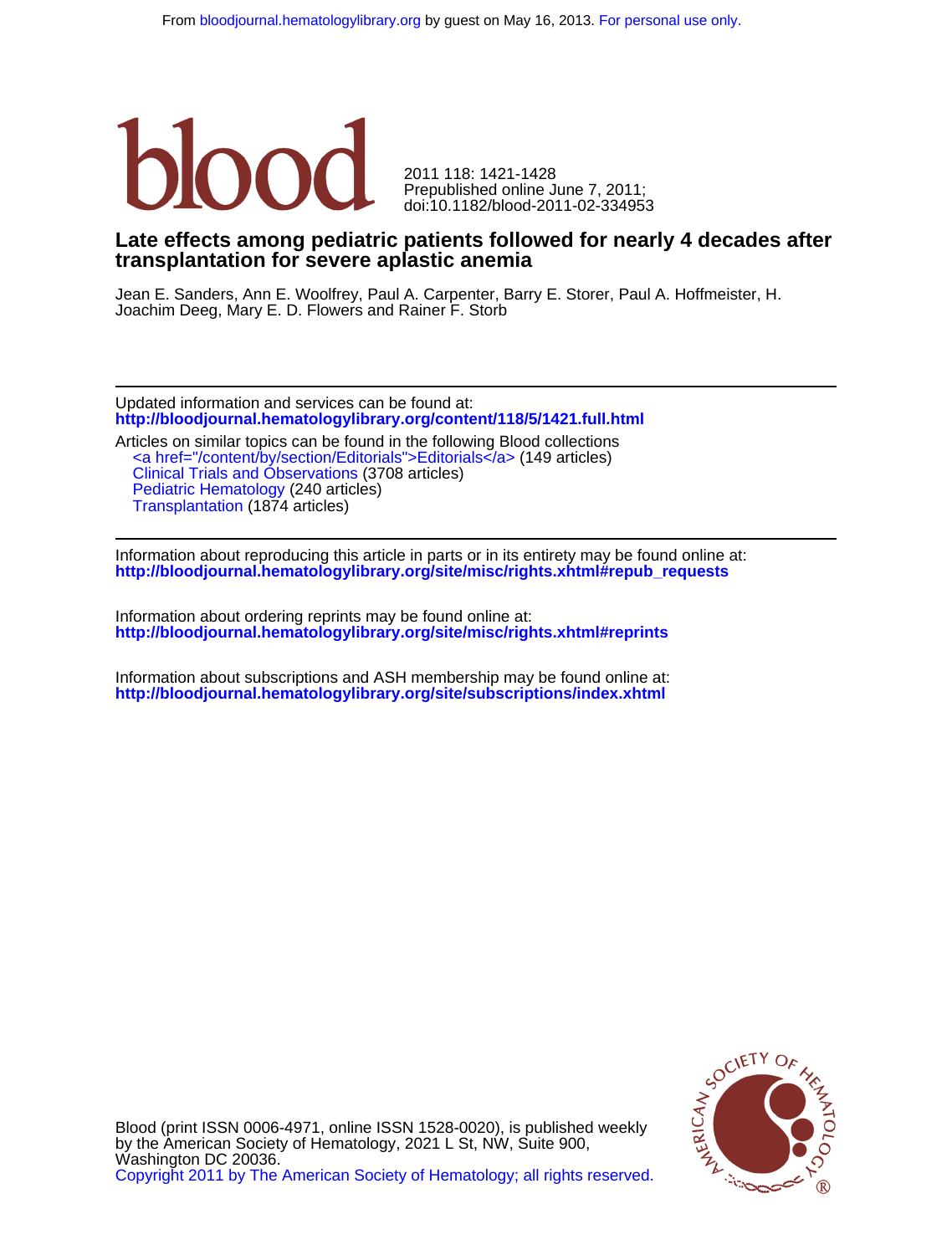# Late effects among pediatric patients followed for nearly 4 decades after transplantation for severe aplastic anemia

Jean E. Sanders,<sup>1</sup> Ann E. Woolfrey,<sup>1</sup> Paul A. Carpenter,<sup>1</sup> Barry E. Storer,<sup>1</sup> Paul A. Hoffmeister,<sup>1</sup> H. Joachim Deeg,<sup>1</sup> Mary E. D. Flowers,<sup>1</sup> and Rainer F. Storb<sup>1</sup>

1Clinical Research Division, Fred Hutchinson Cancer Research Center, Seattle, WA

**Aplastic anemia (AA), a potentially fatal disease, may be cured with marrow transplantation. Survival in pediatric patients has been excellent early after transplantation, but only limited data are available regarding late effects. This study evaluates late effects among 152 patients followed 1-38 years (median, 21.8 years). Transplantation-preparative regimes were mostly cyclophosphamide with or without antithymocyte globulin. Survival at 30 years for the acquired AA patients is**

**82%, and for the Fanconi anemia patients** it is 58%  $(P = .01)$ . Multivariate analysis demonstrated that chronic GVHD  $(P = .02)$ **and Fanconi anemia (***P* **.03) negatively impacted survival. Two Fanconi patients and 18 acquired AA patients developed a malignancy that was fatal for 4. There was an increased incidence of thyroid function test abnormalities among those who received total body irradiation. Cyclophosphamide recipients demonstrated normal growth, basically normal develop-** **ment, and pregnancies with mostly normal offspring. Quality-of-life studies in adult survivors of this pediatric transplantation cohort indicated that patients were comparable with control patients except for difficulty with health and life insurance. These data indicate that the majority of long-term survivors after transplantation for AA during childhood can have a normal productive life. (***Blood***. 2011;118(5):1421-1428)**

## **Introduction**

Severe aplastic anemia (AA) is a potentially fatal disease characterized by acquired or genetic pancytopenia and significantly decreased or absent hematopoietic elements in the marrow without excess blasts.<sup>1</sup> HSCT from an HLA-matched donor offers definitive curative treatment.2,3 Long-term survival of approximately 85%-100% has been observed for younger patients after BM transplantation from HLA-identical siblings after a preparative regimen with cyclophosphamide and antithymocyte globulin  $(CY + ATG)$  followed by posttransplantation immunosuppression with methotrexate and cyclosporine  $(MTX + CSP).^{2,4-6}$  As can be seen in Burroughs et al's report,<sup>7</sup> 5-year survival after 1981 is 95%-100% for children who underwent transplantation at Fred Hutchinson Cancer Research Center (FHCRC).

Late effects after transplantation have generally been reported for cohorts that included both pediatric and adult patients.<sup>8-10</sup> The authors of a recent report demonstrated that thyroid function abnormalities occurred in  $\leq 20\%$  long-term AA pediatric survivors.11 In a previous study, we showed that the patients who did not receive total body irradiation (TBI) had normal growth rates, and some appeared to be maturing normally.12 However, no comprehensive report of survival and late effects after transplantation exists for children who have undergone transplantation for AA.

# **Methods**

Transplantation data and posttransplantation clinical and late effects data were retrospectively and prospectively collected for all patients who were - 18 years of age at the time of transplantation at FHCRC. All patients

Submitted February 4, 2011; accepted May 20, 2011. Prepublished online as *Blood* First Edition paper, June 7, 2011; DOI 10.1182/blood-2011-02-334953.

An Inside *Blood* analysis of this article appears at the front of this issue.

underwent transplantation and had follow-up data collected according to protocols approved by FHCRC's Institutional Review Board. All patients signed consent forms approved by the Institutional Review Board in accordance with the Declaration of Helsinki. Results are reported as of October 2010.

#### **Patients**

Between May 1971 and June 1, 2009, a total of 237 pediatric patients - 18 years of age with AA received a first marrow transplantation at FHCRC.<sup>2,4,13-15</sup> The present analysis is focused on the 152 patients who survived for at least 1 year. Demographic data are summarized in Table 1. Patients were a median of 11.1 years of age at transplantation, and 79% were categorized as having an idiopathic etiology of AA. Table 1 also summarizes the transplantation characteristics: 86% received their transplantation from related donors and 94% from HLA-matched donors.

#### **Conditioning regimen and posttransplantation care**

The preparative regimens for the 15 Fanconi anemia patients were CY 50 mg/kg/d  $\times$  4 days (6 patients); CY 15-45 mg/kg/d  $\times$  4 days (5 patients); fludarabine plus 200 cGy of TBI (3 patients); and CY 20 mg/kg plus 450 cGy of TBI (1 patient; Table 1). The preparative regimen for first transplant for the idiopathic AA patients was intravenous CY 50 mg/kg/d given for 4 consecutive days alone (90 patients) or with horse ATG (ATGAM) 30 mg/kg/d (29 patients) given 12 hours after each of the first 3 CY doses. Five patients received procarbazine, ATG, and CY as previously described.16 Two survivors received 10 Gy of single-fraction TBI with CY 60 mg/kg/d  $\times$  2 consecutive days, and 10 patients received 60 mg/kg/d of CY  $\times$  2 days plus 200 cGy/d  $\times$  6 days of TBI. Sixteen patients received CY 50 mg/kg/d for 4 days and 200-600 cGy of TBI. Two syngeneic transplantation recipients received no preparative regimen. The majority of patients received BM from a related donor who was HLA

The publication costs of this article were defrayed in part by page charge payment. Therefore, and solely to indicate this fact, this article is hereby marked ''advertisement'' in accordance with 18 USC section 1734.

© 2011 by The American Society of Hematology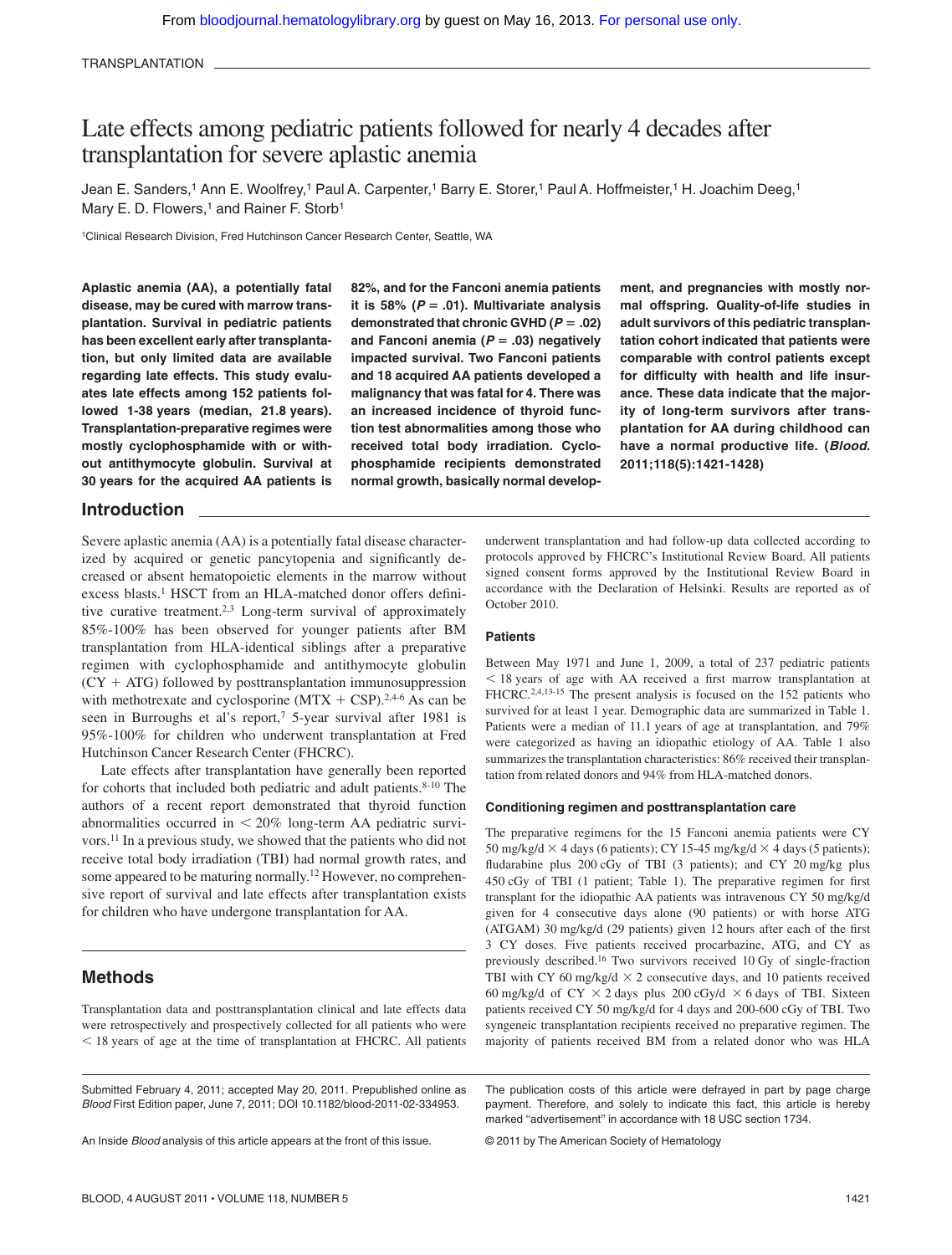#### **Table 1. Patient and transplant characteristics**

|                                                        | Acquired         | Fanconi                  |
|--------------------------------------------------------|------------------|--------------------------|
| Number                                                 | 137              | 15                       |
| Gender F:M, n                                          | 63:74            | 9:6                      |
| Etiology, n                                            |                  |                          |
| Idiopathic                                             | 122              | $\qquad \qquad -$        |
| Hepatitis associated                                   | 10               | -                        |
| PNH                                                    | $\overline{c}$   | $\overline{\phantom{0}}$ |
| Insecticide                                            | 3                | $\qquad \qquad -$        |
| Age at diagnosis, median (range)                       | $10.7(0.1-17.8)$ | $6.3(3.0-13.3)$          |
| Time from diagnosis to transplantation, median (range) | $0.1(0.1-9.1)$   | $2.0(0.1-6.6)$           |
| Age at transplantation, median (range)                 | $11.1(0.8-17.9)$ | $9.0(5.1 - 15.9)$        |
| Length of follow-up, median (range)                    | $21.8(1 - 38.1)$ | $20(2-30)$               |
| First transplantation preparative regimen              |                  |                          |
| Single-fraction TBI, n                                 | $\overline{2}$   | $\qquad \qquad -$        |
| <b>Fractionated TBI</b>                                |                  |                          |
| 12.0 Gy                                                | 10               | $\qquad \qquad -$        |
| 200-600 cGy                                            | 12               | 4                        |
| Cyclophosphamide $\pm$ ATG                             | 106              | 11                       |
| Procarbazine ATG cyclophosphamide                      | 5                | $\overline{\phantom{0}}$ |
| None                                                   | 2                | $\overline{\phantom{0}}$ |
| Second/third preparative regimens, n                   | 15/4             | $\overline{\phantom{0}}$ |
| Donor,                                                 |                  |                          |
| Related                                                | 118              | 12                       |
| Unrelated                                              | 16               | 3                        |
| Syngenic                                               | 3                | -                        |
| HLA-matched donor, yes:no                              | 128:19           | 15:0                     |
| Source of stem cells                                   |                  |                          |
| <b>BM</b>                                              | 135              | 12                       |
| Peripheral blood                                       | -                | 3                        |
| Cord blood                                             | $\overline{2}$   | $\overline{\phantom{0}}$ |
| Acute GVHD, grades 2-3, n (%)                          | 41 (30%)         | 9(60%)                   |
| Chronic GVHD, Clinical extensive, n                    | 36               | 5                        |

ATG indicates antithymocyte globulin; PNH, paroxysmal nocturnal hemoglobinuria; and TBI, total body irradiation.

matched ( $n = 129$ ). Fifteen patients required second transplantations for graft rejection, and 4 patients received 3 transplantations. The transplantationpreparative regimens for the first transplantation are noted in Table 1. The second transplantation-preparative regimens were varied but included CY and ATG for 10 patients, with 6 patients receiving other immunosuppressive regimens. The third transplantation-preparative regimens consisted of CY 60 mg/kg/d for 2 days plus 200 cGy/d  $\times$  6 days' TBI (n = 2); CY 50 mg/kg/d for 4 days plus ATG ( $n = 1$ ); and fludarabine 30 mg/m<sup>2</sup>  $\times$  3 days plus 200 cGy of TBI (n = 1).

The majority of patients received posttransplantation prophylaxis for bacterial, fungal, and viral organisms. GVHD prophylaxis was MTX only  $(n = 71)$ , CSP only  $(n = 1)$ , and MTX + CSP  $(n = 75)$ , 4,13,14 with 5 patients receiving other regimens. Two syngeneic transplantation recipients did not receive GVHD prophylaxis. All patients who underwent transplantation after 1975 had chimerism evaluations performed at 1 year after transplantation. From 1976-1989 donor engraftment was confirmed with the use of red blood cell antigen and enzyme analysis, from 1989-1995 restriction fragments length polymorphism was used, from 1995-2004 the variable-number tandem repeats method was used, and after 2003 the method was changed to use short-tandem repeats.

#### **Long-term follow-up**

All patients had a departure work-up at approximately 80 days after transplantation, and all patients returned to FHCRC at 1 year and sporadically thereafter for a comprehensive medical evaluation with attention to late effects.17,18 Follow-up consisted initially of 6-monthly and later of annual contacts with the physician's office and the mailing of a questionnaire to the physician to obtain objective data. Patients were contacted once yearly on the anniversary of their transplantation, and beginning in August 1990 were mailed yearly questionnaires. The patients' responses were supplemented with results obtained from the physicians and provided a

self-assessment of performance and well-being as well as results from a pulmonary function study for survivors  $> 5$  years after transplantation and a quality-of-life study for adult survivors of this pediatric transplantation.19,20 In addition, since 1997, patients had dual-energy X-ray absorptiometry studies performed to measure bone mineral density at day 80 and 1 year and for patients who returned to FHCRC for subsequent annual evaluations.

#### **Statistical analysis**

Demographic data are reported with the use of range and median values for continuous variables. We estimated survival curves by using the Kaplan-Meier method, censoring at the time of last contact. More than 90% of patients had been contacted within the past 5 years. The time scale on the survival figures begins at 1 year after transplantation because patients had to survive that long to be included in the study. Late complications were determined from the data collected, and cumulative incidence of malignancy after transplantation was estimated by standard methods, with the treatment of death without malignancy as a competing risk. The SD growth curves were constructed from mean values of individual patient height measurements. Quality-of-life studies used were limited to those patients currently older than 18 years of age and surviving longer than 5 years after transplantation. The study used control subjects who were matched by sex with the survivor and within 5 years of the survivor's age. The measures used in this study have been previously reported.<sup>19</sup>

The impact of various factors on chronic GVHD at 1 year and mortality was determined by univariate or multivariate Cox regression analysis. Prognostic variables examined for their influence on survival or late complications included sex, previous acute GVHD, chronic GVHD, preparative regimen (without TBI or with low-dose (2-6 Gy) or high dose (10-12 Gy). For multivariate analysis, final models were determined on the basis of step-down regression methods with the use of  $P < 0.10$  as inclusion criteria. Estimates of the expected 30-year survival of the acquired AA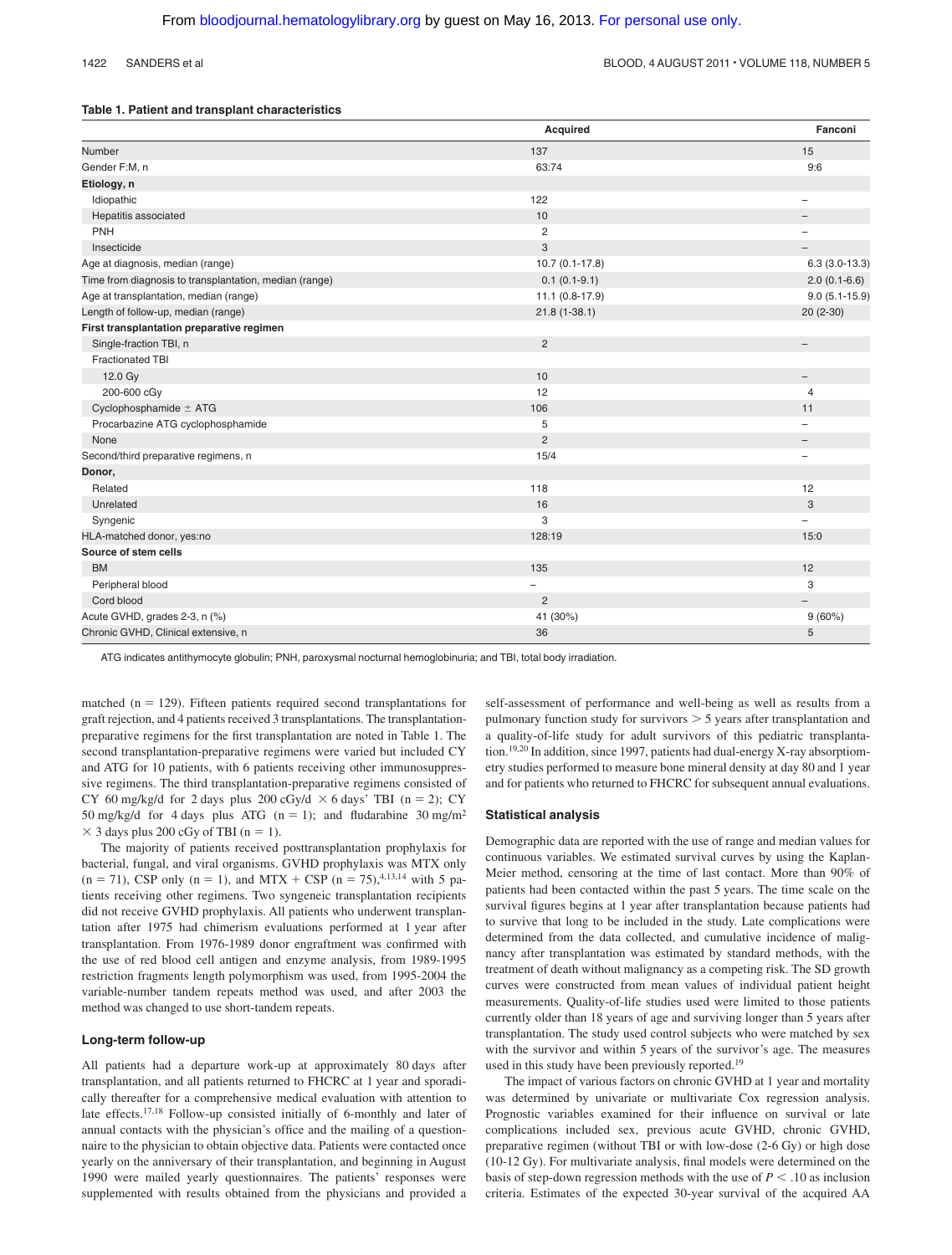

**Figure 1. Survival 1 year after transplantation.** (A) Percent survival among 152 children surviving at least 1 year after transplantation for severe AA. Survival of the 137 with acquired AA (solid line) is 82% and for the 15 Fanconi anemia patients (dashed line) is 58% at 30 years  $(P = .01)$ . (B) Percent survival among 35 children who had chronic GVHD at 1 year after transplantation (dashed line) and 117 children without chronic GVHD (solid line) at 1 year after transplantation for severe AA  $(P = .02)$ .

cohort were determined with 2001 population life tables from the National Center for Health Statistics. We used a weighted average of the sex-specific 30-year survival probabilities for female patients ages 10 years and male patients ages 12 years, which were the median ages at transplantation in the cohort.

# **Results**

#### **Survival**

Patients have been followed for 1-38.1 years (median, 21.8 years) after transplantation and are currently 7.1-55.8 years (median, 35.2 years) of age. The survival of those with acquired AA is 82% at 30 years, but survival for the 15 Fanconi anemia patients is 58% at 30 years ( $P = .01$ ; Figure 1A). Survival among those without chronic GVHD ( $n = 117$ ) is 83%, and for those with any chronic GVHD  $(n = 35)$  is  $62\%$   $(P = .02;$  Figure 1B). Currently, all syngeneic recipients, 15 of 16 with acquired AA and 2 of 3 Fanconi anemia patients who received unrelated transplantations, and 13 of the 15 patients who received second or third transplantations are alive. A multivariate analysis of the risk factors for mortality among the 152 patients surviving 1 year after transplantation is shown in Table 2. On the basis of the population survival rates, the estimated 30-year survival of a cohort with the same sex and age distribution as the acquired AA cohort would be approximately 97% when the median age at transplantation for male patients of 12 years and for female patients of 10 years is used.

#### **Chimerism**

Chimerism studies were not determined for the 22 patients who underwent transplantation before 1976. Among the 130 patients who underwent transplantation after that time, 2 were twins, 2 (1.5%) had documented autologous recovery, and 104 had donor chimerism documented from 1 to 6 years after transplantation. For these 104, there were 103 who had 100% donor chimerism and 1 who had stable mixed chimerism. Among the 22 who underwent transplantation before 1976, where chimerism studies are not documented, 5 had chronic GVHD, and 17 (77%) did not have chronic GVHD. In the 103 with 100% donor chimerism, 36 (35%) had chronic GVHD. Neither of the autologous recovery patients had chronic GVHD. Both of these autologous recovery patients rejected their allogeneic graft and have normal peripheral counts at 29 and 33 years after transplantation. The one patient with stable mixed chimerism did not have chronic GVHD.

#### **Causes of death**

Four of the 15 Fanconi anemia patients died (Figure 1A) between 2 and 20 years after transplantation. Two patients died of chronic GVHD complicated by poor marrow function  $\leq 5$  years after transplantation. The other 2 Fanconi anemia patients deaths were between 5 and 20 years after transplantation because of metastatic squamous cell carcinoma (SCC) and because of liver failure secondary to hepatitis C (Table 3).

#### **Table 2. Mortality risk factors for 152 1-year survivors of HSCT for aplastic anemia**

|                              |                   | <b>Univariate</b> |                | <b>Multivariate</b> |  |
|------------------------------|-------------------|-------------------|----------------|---------------------|--|
|                              | HR (95% CI)       | P                 | HR (95% CI)    | P                   |  |
| <b>Diagnosis</b>             |                   |                   |                |                     |  |
| Acquired AA                  | 1.0               |                   | 1.0            |                     |  |
| Fanconi anemia               | $4.01(1.3-12)$    | .03               | $4.43(1.4-14)$ | .03                 |  |
| <b>Previous acute GVHD</b>   |                   |                   |                |                     |  |
| <b>No</b>                    | 1.0               |                   |                |                     |  |
| Yes                          | $2.04(0.8-5.3)$   | .15               |                |                     |  |
| <b>Previous chronic GVHD</b> |                   |                   |                |                     |  |
| <b>No</b>                    | 1.0               |                   | 1.0            |                     |  |
| Yes                          | $3.15(1.3-7.9)$   | .02               | $3.73(1.4-10)$ | .02                 |  |
| Sex                          |                   |                   |                |                     |  |
| Female                       | 1.0               |                   |                |                     |  |
| Male                         | $1.56(0.6-4.0)$   | .34               |                |                     |  |
| Prophylaxis                  |                   |                   |                |                     |  |
| CSP                          | 1.0               |                   |                |                     |  |
| Combination                  | $1.63(0.5-5.3)$   | .41               |                |                     |  |
| Diagnosis to Tx              |                   |                   |                |                     |  |
| $0-1$ yr                     | 1.0               |                   |                |                     |  |
| 1 yr                         | $1.74(0.5 - 6.1)$ | .41               |                |                     |  |
| Regimen                      |                   |                   |                |                     |  |
| CY                           | 1.0               |                   |                |                     |  |
| <b>TBI low</b>               | $5.62(1.0-32)$    |                   |                |                     |  |
| TBI high                     | 0 (undefined)     | .05               |                |                     |  |
| <b>Donor</b>                 |                   |                   |                |                     |  |
| Matched related              | 1.0               |                   |                |                     |  |
| Mismatch related             | 0 (undefined)     |                   |                |                     |  |
| Unrelated                    | $2.92(0.6-14)$    | .28               |                |                     |  |
| Age at HSCT, y               |                   |                   |                |                     |  |
| $0-6$                        | 1.0               |                   |                |                     |  |
| $7 - 12$                     | $1.31(0.3-5.3)$   |                   |                |                     |  |
| $13 - 17$                    | $1.95(0.5-7.1)$   | .52               |                |                     |  |

CI indicates confidence interval; CSP, cyclosporine; CY, cyclophosphamide; HR, hazard ratio; TBI, total body irradiation; and Tx, transplantation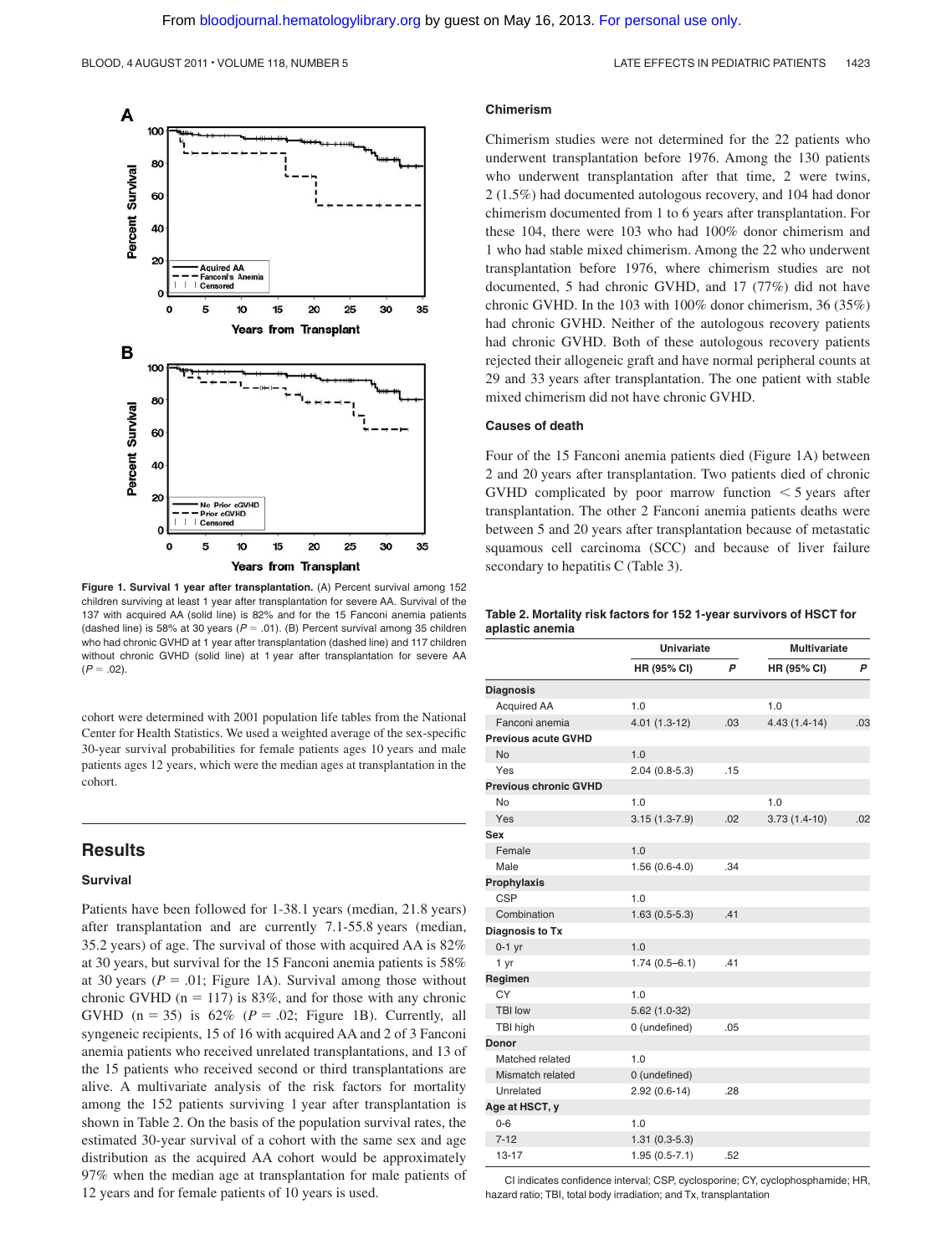#### **Table 3. Late causes of death**

|                                   | <b>Number of patients</b> |               |  |
|-----------------------------------|---------------------------|---------------|--|
|                                   | <b>Acquired</b>           | Fanconi       |  |
| Total                             | 15                        | 4             |  |
| 1-5 y after transplantation       | 4                         | 2             |  |
| Suicide                           | 1                         |               |  |
| Chronic GVHD                      |                           | 2             |  |
| Measles pneumonia                 | 1                         |               |  |
| Hemolytic anemia                  |                           |               |  |
| 6-32 y after transplantation      | 11                        | $\mathcal{P}$ |  |
| Pulmonary failure                 | 3                         |               |  |
| Malignancy                        | 3                         | 1             |  |
| Squamous cell cancer              |                           |               |  |
| Cervical cancer                   | 1                         |               |  |
| <b>Breast cancer</b>              |                           |               |  |
| Suicide                           | 1                         |               |  |
| <b>HIV</b>                        |                           |               |  |
| Hepatitis C-related liver disease | $\overline{2}$            |               |  |
| Chronic GVHD                      |                           |               |  |

Fifteen of the 137 acquired AA patients died; 4 between 1 and 5 years after transplantation and 11 between 6 and 32 years after transplantation (Table 3). The deaths  $\leq$  5 years after transplantation were because of suicide, measles pneumonia, and refractory hemolytic anemia. The deaths beyond 5 years were because of pulmonary failure after lung transplantation for obstructive lung disease (1 patient), and for 2, severe obstructive lung disease associated with chronic GVHD. Three patients died of malignancy, including metastatic SCC  $(n = 1)$ , metastatic cervical cancer  $(n = 1)$ , and metastatic breast cancer  $(n = 1)$ . Other late deaths were related to complications of hepatitis C ( $n = 2$ ), HIV ( $n = 2$ ), chronic GVHD ( $n = 1$ ), and suicide ( $n = 1$ ; Figure 1A).

#### **Chronic GVHD**

Chronic GVHD was present in 36 patients of the acquired AA patients and 5 of the Fanconi patients at 1 year after transplantation. These patients were treated with glucocorticoids, CSP, and other agents. Two patients received azathioprine for approximately 1 year, and both developed SCC. Risk factors for chronic GVHD are summarized in Table 4. The impact of having had chronic GVHD on survival is shown in Figure 1B. Here, patients with previous chronic GVHD had significantly poorer survival ( $P = .02$ ) than those without chronic GVHD.

| Table 4. Risk factors for chronic GVHD among 1-year survivors |  |  |  |
|---------------------------------------------------------------|--|--|--|
|---------------------------------------------------------------|--|--|--|

|                               | Univariate      |     | <b>Multivariate</b> |      |
|-------------------------------|-----------------|-----|---------------------|------|
|                               | HR (95% CI)     | P   | HR (95% CI)         | P    |
| <b>Acute GVHD prophylaxis</b> |                 |     |                     |      |
| Single agent                  | 1.0             |     |                     |      |
| Multiple agents               | $1.47(0.8-2.7)$ | .22 |                     |      |
| <b>Buffy coat</b>             |                 |     |                     |      |
| <b>No</b>                     | 1.0             |     | 1.0                 |      |
| Yes                           | $2.13(1.1-4.2)$ | .04 | $2.79(1.3-5.8)$     | .01  |
| Regimen                       |                 |     |                     |      |
| Cyclophosphamide              | 1.0             |     |                     |      |
| TBI, low (2-6 Gy)             | $1.18(0.4-3.4)$ |     |                     |      |
| TBI, high (10-12 Gy)          | $3.68(1.7-8.1)$ | .02 |                     |      |
| Donor                         |                 |     |                     |      |
| Matched related               | 1.0             |     | 1.0                 |      |
| Mismatched related            | $5.36(2.1-14)$  | .01 | $6.98(2.6-19)$      | .004 |
| Unrelated                     | $1.53(0.6-3.7)$ |     | $1.98(0.8-4.9)$     |      |

CI indicates confidence interval; HR, hazard ratio; and TBI, total body irradiation.

#### **Unrelated-donor transplantations**

Of the 19 patients receiving transplants from unrelated donors, there were 16 with acquired AA and 3 had Fanconi anemia. Fifteen of the 16 (93%) of the acquired AA patients survived 1-24 years, and 5 had no chronic GVHD, 8 had mild chronic GVHD, and 3 had moderately severe chronic GVHD. All of these patients are no longer receiving immunosuppressive therapy after 1-4 years' treatment. One patient died at 1 year of refractory autoimmune hemolytic anemia. Two of the 3 Fanconi anemia patients survived for 5 and 10 years. One patient died at 2 years of severe chronic GVHD.

### **Malignancy**

Twenty-one (13%) patients developed a posttransplantation malignancy that was the cause of death for 4. The proportion developing a malignancy was greater among the 28 patients who had TBI in their preparative regimen (37%) compared with the remainder who did not receive TBI (15%). The 5 malignancies among the 28 with TBI included 1 with SCC, 2 with thyroid malignancy, 1 with melanoma, and 1 with meningioma.

Among the 15 Fanconi anemia patients who received a transplant, 2 (13%) developed a malignancy at 9 years and 12 years after transplantation. One developed adenocarcinoma of the colon and is still alive. The second developed metastatic squamous carcinoma, which was the cause of death at 20 years after transplantation.

Among the remaining 137 patients with acquired AA, 19 (13%) developed a malignancy  $\leq$  1-31 years after transplantation. Three patients developed a thyroid malignancy, all of whom successfully treated. One patient who underwent transplantation for paroxysmal nocturnal hemoglobinuria–associated AA subsequently developed myelodysplastic syndrome, for which he received a second transplant. After the successful second transplantation, he committed suicide. Two patients developed hepatocarcinoma associated with hepatitis C. This was the cause of death for one, and the other is alive after a liver transplantation. One patient developed a melanoma 2 months after receiving a transplant, which was treated with resection. The most common malignancy was SCC, which occurred in 7 patients and was the cause of death for 1. Five of the 7 also had severe skin chronic GVHD. Three additional patients developed breast cancer 31 years, 29 years, and 21 years after transplantation, respectively. This was the cause of death for one with invasive breast cancer, and the other 2 survivors had carcinoma in situ. A final patient died of metastatic cervical cancer.

Thirty-nine patients were treated with androgens for 3 weeks to months before 1995, and no patient was given androgen therapy pretransplantation after 1995. There were a total of 117 patients who received transplants before that time. In multivariate analysis (data not shown), androgens were not significantly associated with malignancy (hazard ratio 2.4,  $P = .07$ ). Similarly, there was no association with TBI (hazard ratio  $= 1.2, P = .82$ ).

### **Thyroid function**

Thyroid function was evaluated in 137 (89%) of the patients tested on one or more occasion. Among these, normal thyroid function was found for 121 (88%). There were 9 of 106 (8.4%) evaluable patients who had not received TBI who had thyroid function abnormalities, and among these 5 were found to have compensated hypothyroidism, 1 had Hashimoto thyroiditis with autoantibodies, and 3 had hyperthyroidism. Among the 31 evaluable patients who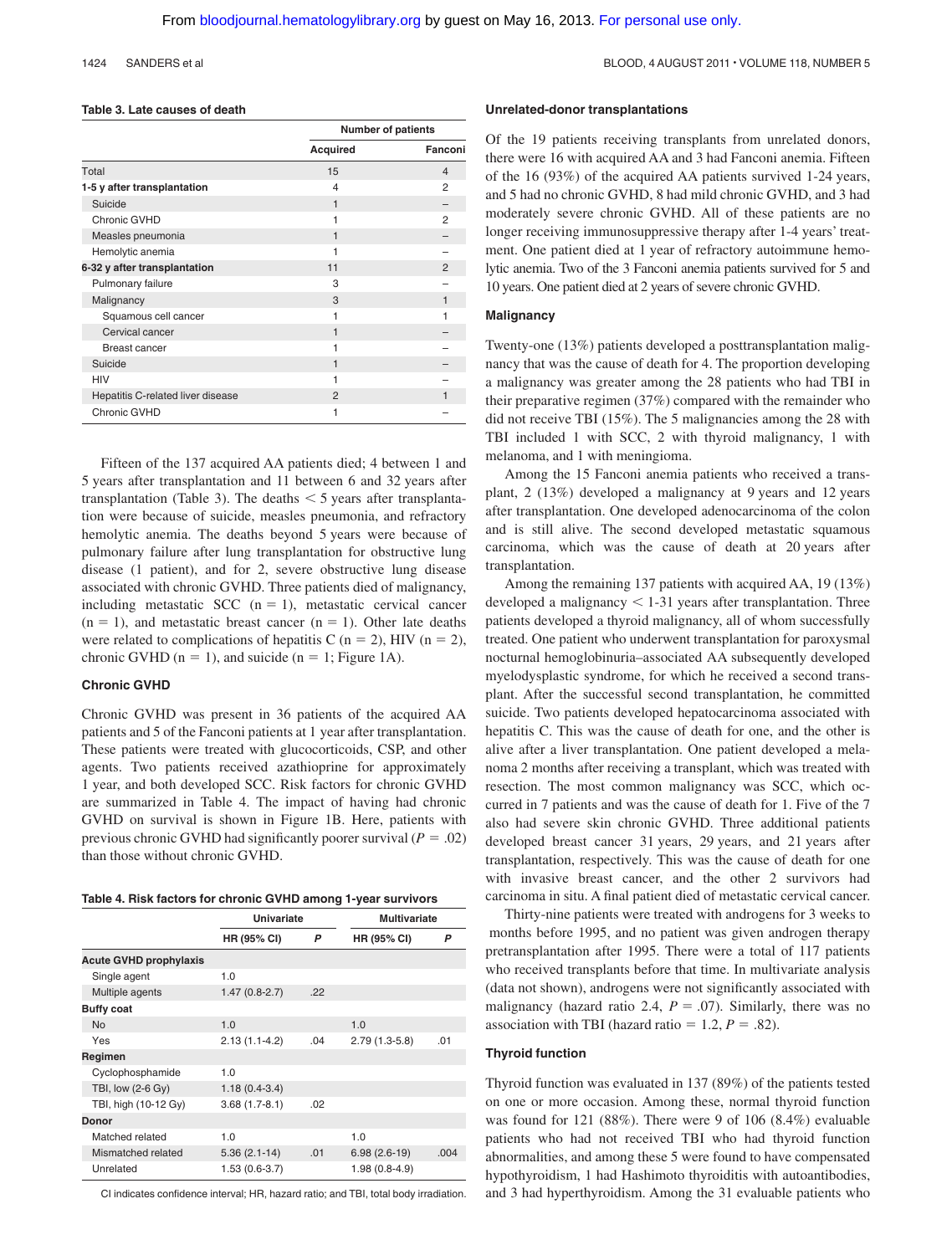

**Figure 2. Height SD growth curves for 67 boys (solid line) and the 55 girls (dashed line) for the patients whose preparative regimen was CY only.**

had received TBI, 7 (22.6%) developed thyroid function abnormalities. Among these were 2 who developed compensated hypothyroidism, 2 had hypothyroidism of unknown type, 1 had central hypothyroidism, and 2 had hyperthyroidism.

#### **Growth**

Height growth was evaluated in the 67 boys and the 55 girls for whom at least 2 height data points were available. As can be seen in Figure 2, the height growth SD scores for these patients after transplantation was between 0 (50th percentile) and  $-1$  SD below the mean. These children have basically normal height growth.

#### **Gonadal function**

Among the 9 Fanconi girls, 7 were prepubertal at transplantation. Of these 7, 1 remains prepubertal, 5 had normal development through puberty, and 1 had delayed onset of puberty. Of the 2 postpubertal girls, both recovered gonadal function during the first year after transplantation. Among the 6 Fanconi anemia boys, 2 prepubertal boys had severe chronic GVHD, and neither boy had achieved pubertal development at time of death and are unevaluable. One of the other prepubertal boys had normal pubertal development, and 2 had delayed development. The 1 postpubertal boy had delayed development at the time of transplantation and has required hormonal therapy to promote puberty.

Development through puberty and gonadal function of postpubertal acquired AA patients at time of transplantation are shown in Table 5. Among the prepubertal girls, 11 remain prepubertal by virtue of age, and 30 of the 34 (88%) developed normally through puberty and had normal menarche and normal gonadotropins.

**Table 5. Gonadal function: acquired aplastic anemia**

|                          | <b>Female patients</b> |              | <b>Male patients</b> |                |  |
|--------------------------|------------------------|--------------|----------------------|----------------|--|
|                          | Prepubertal            | Postpubertal | Prepubertal          | Postpubertal   |  |
| No. patients             | 45                     | 18           | 41                   | 32             |  |
| Remains prepubertal      | 11                     |              | 13                   |                |  |
| Evaluable                | 34                     | 18           | 28                   | 32             |  |
| Normal menses            | 30                     | 15           |                      |                |  |
| Normal development       | 30                     |              | 13                   |                |  |
| Abnormal<br>gonadotropin | 1                      | $\Omega$     | 8                    | 9              |  |
| <b>NE</b>                | $\Omega$               |              | 5                    | $\overline{4}$ |  |
| Early menopause          | 0                      |              |                      |                |  |
| Low testosterone         | <b>NA</b>              | <b>NA</b>    | $\Omega$             | 1              |  |

NE is not evaluable; and NA, not available.

|  |  | Table 6. Pregnancies after transplantation |
|--|--|--------------------------------------------|
|  |  |                                            |

| Preparative regimen         |         | СY             | TBI            |
|-----------------------------|---------|----------------|----------------|
| Sex                         | Female  | Male*          | Female         |
| Prebirth                    | 1       | $\overline{2}$ |                |
| Total evaluable pregnancies | 73      | 59             | $\overline{2}$ |
| Live births, $n$ $(\%)$     | 58 (82) | 47 (80)        | $\overline{2}$ |
| <b>Abortions</b>            |         |                |                |
| Spontaneous                 | 7       | 5              |                |
| Stillbirth                  | 1       | $\Omega$       |                |
| Elective                    | 4       | 6              |                |
| Tubal pregnancy             |         |                |                |
| <b>Birth defects</b>        |         | $\overline{2}$ |                |

CY indicates cyclophosphamide; and TBI, total body irradiation. \*Partner of the male transplantation patient.

Similarly for the prepubertal boys, 28 of 41 were evaluable by virtue of age, but data were only available for 21. Among these 21, 13 (62%) had normal development.

Eighteen female patients were postpubertal at the time of transplantation, and of these 15 have normal gonadotropins and normal menses, 2 has abnormal gonadotropins, and 1 has early menopause. There were 32 postpubertal boys at time of transplantation, and data are available for 15, who seem to have normal function.

#### **Pregnancies**

After a CY-preparative regimen, there have been 73 evaluable pregnancies among women who were a median of 10 years (range 1.9-17.9 years) of age at the time of transplantation and a median of 24.1 years (range, 18.3-32.3 years) of age at time of first pregnancy (Table 6). The infants born to these women were normal, except for one with congenital aortic stenosis. There were 11 abortions; 7 spontaneous and 4 elective. In addition, there was one tubal pregnancy and one stillbirth. Among the men who received the CY-preparative regimen, their partners had 59 evaluable pregnancies, 47 (80%) of which resulted in live births. These infants were normal except for 2, who had hip dysplasia  $(n = 1)$  and cleft lip  $(n = 1)$ . There were 2 women who received 12.0 Gy of TBI who also became pregnant, and both delivered normal infants. One of these women was age 3 years at transplantation, and the other was age 13 years.

#### **Bone mineral density**

Bone mineral density studies at 100 days and 1 or more years after transplantation were initiated in 1997 and performed for 52 survivors. Among the 112 patients without chronic GVHD, 35 were evaluable, and of these 26 (74%) had normal bone mineral density. However, among the 42 patients with chronic GVHD, 17 (40%) were evaluable, and only 1 had normal bone mineral density. The 5 patients with Fanconi anemia who were studied all had normal bone mineral density.

#### **Pulmonary function**

Pulmonary function tests were performed for 108 patients when they were  $> 6$  years of age. Among the 42 with chronic GVHD, 10 (24%) had evidence of restrictive lung disease as demonstrated by decreased lung volumes  $\leq 80\%$  predicted, and 7 (17%) had obstructive lung disease as evidenced by forced expiratory volume in 1 second  $\leq 80\%$  predicted and forced expired volume/forced vital capacity ratio  $\leq 70\%$ . Among the 112 without chronic GVHD, 51 (46%) did not have pulmonary function testing performed, but of those who did, there were only 10 (9%) with restrictive lung disease and 10 with obstructive lung disease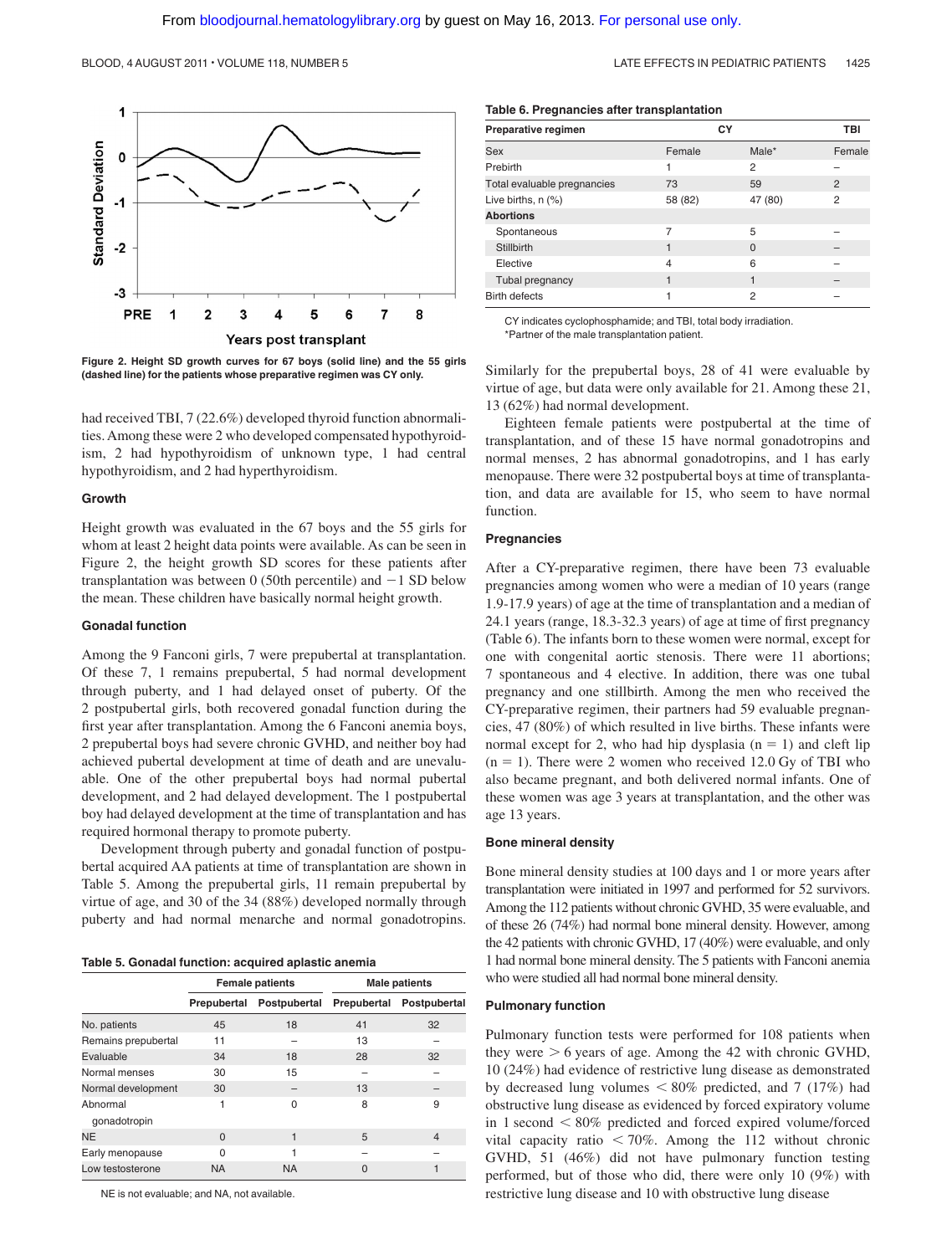#### **Hepatitis C disease**

Before 1992 none of the blood transfusion products patients received was screened for the presence of hepatitis C. One hundred four children received their transplants before 1992, and among these, 37 (35%) are known to be hepatitis C positive. An effort was made to have all of these patients tested, but the hepatitis C status of 22 survivors and 9 deceased patients is unknown. Of the 31 surviving who carry the hepatitis C virus, 1 developed liver failure and required a liver transplantation, and 12 were treated with ribavirin and/or interferon. Of these 12 treated patients, 5 no longer are hepatitis C positive, and 7 did not respond to treatment, with 1 receiving a liver transplantation. Eighteen remain untreated. Six patients died of hepatitis C disease complications, including one with hepatocellular carcinoma. One had failed treatment, 4 were untreated, and treatment status of the remaining patient is unknown. Among patients who were tested and underwent transplantation before 1995 (no hepatitis C-positive patient received a transplant after that), 2 of 47 (4%) hepatitis C-negative patients died, and 6 of 37 (16%) hepatitis C-positive patients died.

#### **Quality of life**

To understand how well these survivors are doing, 4 major complications were considered: chronic GVHD, pulmonary diseases, malignancy, and hepatitis C. Overall, 67 (44%) of the 152 patients had none of these complications, ie, 63 (46%) of the acquired AA patients and 4 (27%) of the Fanconi anemia patients. There were 49 (32%) who had one of these complications. There were 39 (26%) who had 2 or more of these complications, with 33 (24%) among the acquired AA survivors and 6 (40%) among the Fanconi anemia survivors.

Formal quality-of-life data were available for 49 adult survivors of a pediatric transplantation. These survivors were older than 18 years of age at the time the quality-of-life studies were performed. The Short Form-36 physical function and mental function studies among the AA survivors and the control patients  $(n = 197)$  were not significantly different from each other. Also not significantly different from controls was the educational status, work or school status, financial situation, or marital status of the patients. In contrast, insurance issues were significantly different for the transplant recipients compared with the control patients  $(P = .0001)$ . Nine of 49 (18%) transplant recipients had been denied health insurance compared with 3 of 197 (2%) control patients. Similar data were found for life insurance. A total of 10 of 49 (20%) survivors had been denied life insurance compared with 2 of 197 (1%) of control patients.

# **Discussion**

To determine a perspective of how the children survive long term after transplantation for severe AA, we evaluated the outcome and delayed effects in the patients who survived one or more years after transplantation and who were younger than 18 years of age when they underwent transplantation at FHCRC. With follow-up reaching 38 years, these findings are unique and should be instructive in guiding our counseling of future pediatric patients undergoing transplantation for severe AA.

Survival is excellent but continues to decrease even more than 20 years after transplantation, primarily from late pulmonary failure, malignancy, and liver failure secondary to hepatitis C disease. The advent of blood product screening for the hepatitis C

virus has virtually eliminated hepatitis C as a cause of late transplantation-related death or complication. Among the deaths attributable to posttransplantation malignancy were deaths secondary to SCC, which occurred primarily in patients with significant skin chronic GVHD. However, as has been previously observed, chronic GVHD remains a significant factor for mortality, as does receiving 10-12.0 Gy of TBI.<sup>8</sup> This study shows that future efforts must continue in the realm of controlling or preventing chronic GVHD as well as avoiding high-dose TBI whenever possible for children with AA.

Posttransplantation autologous recovery after allogeneic transplantation for AA has recently been documented by European Blood and Marrow Transplant group to occur in 4.2% of AA patients receiving transplants between 1973 and 2005. These 45 patients had survival for 10 years of  $84\%$ .<sup>21</sup> In the present study the incidence of autologous recovery was similarly low at 1.5%. The European Blood and Marrow Transplant group reported that the chronic GVHD rate was significantly lower in the autologous recovery patients than in those with stable engraftment and that those with autologous recovery had improved rates of survival. The same observation cannot be made in the present study, where the overall incidence of chronic GVHD is 33%, survival of those without GVHD is 82%, and the number with autologous recovery is too small to be evaluable.

Chronic GVHD emerged as a risk factor for mortality, with survival among chronic GVHD patients significantly less than among those without chronic GVHD. This finding is similar to our previous observation among adult and pediatric long-term survivors who underwent transplantation for AA.8 Clearly improved methods for prevention, early diagnosis, and treatment of chronic GVHD are needed to improve survival. This is particularly important because the acceptable transplant donor pool continues to be expanded.

Malignancies were observed in 13% of the patients and were more common among those who received TBI. However, the most common malignancy, SCC, is thought not to be related to irradiation. Curtis et al<sup>22</sup> reported that chronic GVHD and its therapy were strongly related to the risk of SCC, but no increased risk was found for non-SCC. In another report, the 20-year cumulative incidence of SCC was 3.4% among more than 4000 allogeneic transplantation patients evaluated.23 Excluding the 7 SCC patients among the 137 idiopathic AA patients leaves a malignancy incidence of 9.2%, which is greater than the 1.6% incidence rate reported by Surveillance, Epidemiology and End Results for any invasive malignancy (excluding SCC). $^{24}$  In the current study, one SCC death was in a Fanconi anemia patient without chronic GVHD, and the remaining 7 instances of SCC occurred among patients with chronic GVHD and was the cause of death for one. Improved methods of preventing chronic GVHD are needed to decrease the incidence of SCC among survivors.

Although growth after marrow transplantation has been reported to be problematic, this has been noted among children who received high-dose TBI preparative regimens.<sup>25</sup> Children who do not receive high-dose TBI-containing regimens have normal or near-normal growth. The evaluation of growth must always be tempered with consideration of the biology of parental growth. Parental height was not measured for the children in this report, but the observation that the standard deviation curves were normal for both boys and girls is gratifying. Concern should be raised if a child who received a CY-only preparative regimen has subnormal growth.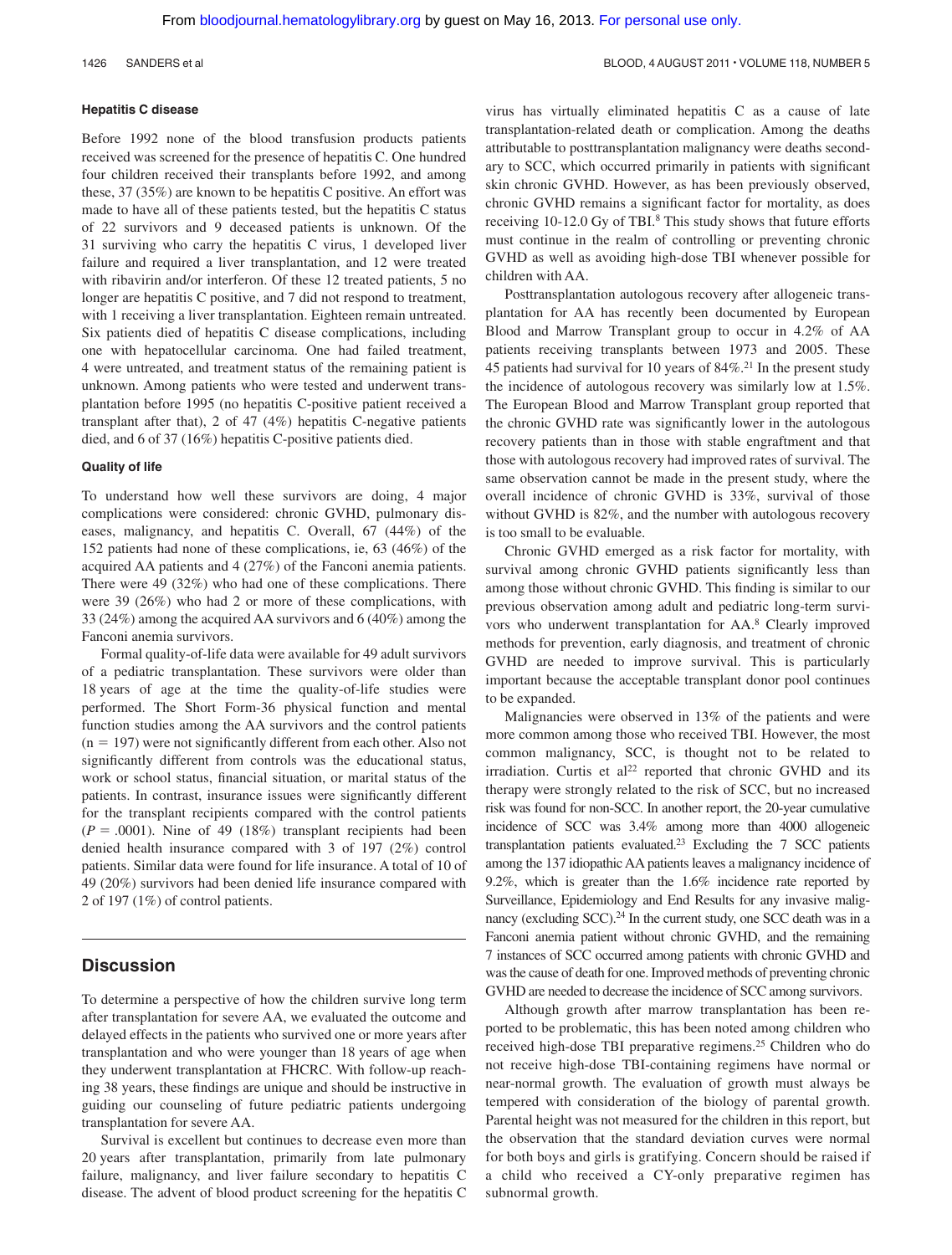We have reported that the majority of young children progress normally through puberty when given CY-only preparative regimens.25 The present study confirms these previous observation with 85% of girls and 45% of boys developing normally. Not surprising is the observations of pregnancies after high-dose CY reported by us and others.8,26,27 The incidence of congenital heart disease in the present study was 1% (1/105), which is similar to the 0.8% expected. The present studies confirm these previous observations and notes that minimal number of minor birth defects was observed.

Decreased bone mineral density has been reported after marrow transplantation. This is a particularly important problem if it occurs in the adolescence and early adulthood because the attainment of sufficient bone mass during this time is an important determinant of long-term bone health.28 In the present study, nearly all of those with chronic GVHD and hence those most likely receiving glucocorticoid therapy developed osteopenia or osteoporosis. We were not able to evaluate the impact of therapy on subsequent fractures, but there were several documented fractures in the chronic GVHD group. The authors of previous studies have demonstrated the beneficial effect of bisphosphonate therapy versus standard calcium and vitamin D-replacement therapy for children with decreased bone mineral density.29

Overall the survival of this group of children is excellent at 82% for the acquired AA patients at 30 years after transplantation. No other study groups have evaluated these patients this long after transplantation. Survival is important, but the quality of survival is also very important. The previous report of the quality of life of these patients indicates that the majority of adult survivors of a childhood transplantation are functioning well. $8,19$  With the patients in the current report, some had insurance issues to overcome, but in general these former patients' physical and mental function was not different from healthy, normal patients who did not undergo transplantation. This finding is in contrast to the difficulties others have observed among adolescents or adults who received transplants as children.30,31 It is gratifying that these patients are not different from control patients in the overall quality of life.

In summary, this analysis confirms that marrow transplantation offers effective therapy for children with severe AA. The majority who survived beyond 1 year after transplantation grew up to become normal functioning adults. The likelihood was greater for this among those without chronic GVHD. Some patients who developed problems secondary to hepatitis C, which would not happen today because of testing for this virus. The children grow up and have normal children of their own. Overall, they are doing very well.

# **Acknowledgments**

The authors thank all the patients and their parents, their physicians, and their nurses, who have continued to provide us with follow-up information.

This work was supported by grants HL 36444 and CA 15704.

# **Authorship**

Contribution: J.E.S. participated in transplantation of these patients, designed the prospective collection of data, and wrote this study; A.E.W. and P.A.C. participated in the care and transplantation of these patients; B.E.S. performed the statistical data analysis; P.A.H. collected the data and managed the database; H.J.D. designed the unrelated donor transplantation-preparative regimens and participated in the manuscript preparation; M.E.D.F. designed the Fanconi anemia patient preparative regimens and participated in care of long-term patients; and R.F.S. designed the transplantation protocols, participated in the care of the patients, and in the preparation of the manuscript.

Conflict-of-interest disclosure: The authors declare no competing financial interests.

Correspondence: Jean E. Sanders, MD, Clinical Research Division, Fred Hutchinson Cancer Research Center, 1100 Fairview Ave North, Suite D5-280, Seattle, WA 98109; e-mail: jsanders@fhcrc.org.

## **References**

- 1. Camitta BM, Thomas ED, Nathan DG, et al. Severe aplastic anemia: a prospective study of the effect of early marrow transplantation on acute mortality. *Blood*. 1976;48(1):63-70.
- 2. Storb R, Etzioni R, Anasetti C, et al. Cyclophosphamide combined with antithymocyte globulin in preparation for allogeneic marrow transplants in patients with aplastic anemia. *Blood*. 1994;84(3): 941-949.
- 3. Young NS. Acquired aplastic anemia [review]. *Ann Intern Med*. 2002;136(7):534-546.
- 4. Storb R, Deeg HJ, Pepe M, et al. Graft-versushost disease prevention by methotrexate combined with cyclosporin compared to methotrexate alone in patients given marrow grafts for severe aplastic anaemia: long-term follow-up of a controlled trial. *Br J Haematol*. 1989;72(4):567-572.
- 5. Kröger N, Zabelina T, Renges H, et al. Long-term follow-up of allogeneic stem cell transplantation in patients with severe aplastic anemia after conditioning with cyclophosphamide plus antithymocyte globulin. *Ann Hematol*. 2002;81(11):627- 631.
- 6. Fouladi M, Herman R, Rolland-Grinton M, et al. Improved survival in severe acquired aplastic anemia of childhood. *Bone Marrow Transplant*. 2000;26(11):1149-1156.
- 7. Burroughs L, Woolfrey A, Storer B, et al. Improved survival following HLA-matched related

marrow transplantation in pediatric patients with severe aplastic anemia: (a 39-year retrospective analysis) [abstract]. *Biol Blood Marrow Transplant.* 2011;17:S264, #302.

- 8. Deeg HJ, Leisenring W, Storb R, et al. Long-term outcome after marrow transplantation for severe aplastic anemia. *Blood*. 1998;91(10):3637-3645.
- 9. Ades L, Mary JY, Robin M, et al. Long-term outcome after bone marrow transplantation for severe aplastic anemia. *Blood*. 2004;103(7):2490- 2497.
- 10. Socié G, Salooja N, Cohen A, et al. Nonmalignant late effects after allogeneic stem cell transplantation [review]. *Blood*. 2003;101(9):3373-3385.
- 11. Sanders JE, Hoffmeister PA, Woolfrey AE, et al. Thyroid function following hematopoeitic cell transplantation in children: 30 years experience. *Blood*. 2009;113(2):306-308.
- 12. Sanders JE. Growth and development after hematopoietic cell transplant in children. *Bone Marrow Transplant*. 2008;41(2):223-227.
- 13. Sanders JE, Whitehead J, Storb R, et al. Bone marrow transplantation experience for children with aplastic anemia. *Pediatrics*. 1986;77(2):179- 186.
- 14. Storb R, Doney KC, Thomas ED, et al. Marrow transplantation with or without donor buffy coat cells for 65 transfused aplastic anemia patients. *Blood*. 1982;59(2):236-246.
- 15. Deeg HJ, Self S, Storb R, et al. Decreased incidence of marrow graft rejection in patients with severe aplastic anemia: changing impact of risk factors. *Blood*. 1986;68(6):1363-1368.
- 16. Storb R, Thomas ED, Weiden PL, et al. Onehundred-ten patients with aplastic anemia (AA) treated by marrow transplantation in Seattle. *Transplant Proc*. 1978;10(1):135-140.
- 17. Sullivan KM, Witherspoon RP, Storb R, et al. Chronic graft-versus-host disease: recent advances in diagnosis and treatment. In: Gale RP, Champlin R, eds. *Bone Marrow Transplantation: Current Controversies*. *UCLA Symposia on Molecular and Cellular Biology, New Series*. New York, NY: Alan R. Liss, Inc; 1989:511-522.
- 18. Loughran TP Jr, Sullivan K, Morton T, et al. Value of day 100 screening studies for predicting the development of chronic graft-versus-host disease after allogeneic bone marrow transplantation. *Blood*. 1990;76(1):228-234.
- 19. Sanders JE, Hoffmeister PA, Storer BE, Appelbaum FR, Storb RF, Syrjala KL. The quality of life of adult survivors of childhood hematopoietic cell transplant. *Bone Marrow Transplant*. 2010;45(4): 746-754.
- 20. Hoffmeister PA, Madtes DK, Storer BE, Sanders JE. Pulmonary function in long-term survivors of pediatric hematopoietic cell transplantation. *Pediatr Blood Cancer*. 2006;47(5):594-606.